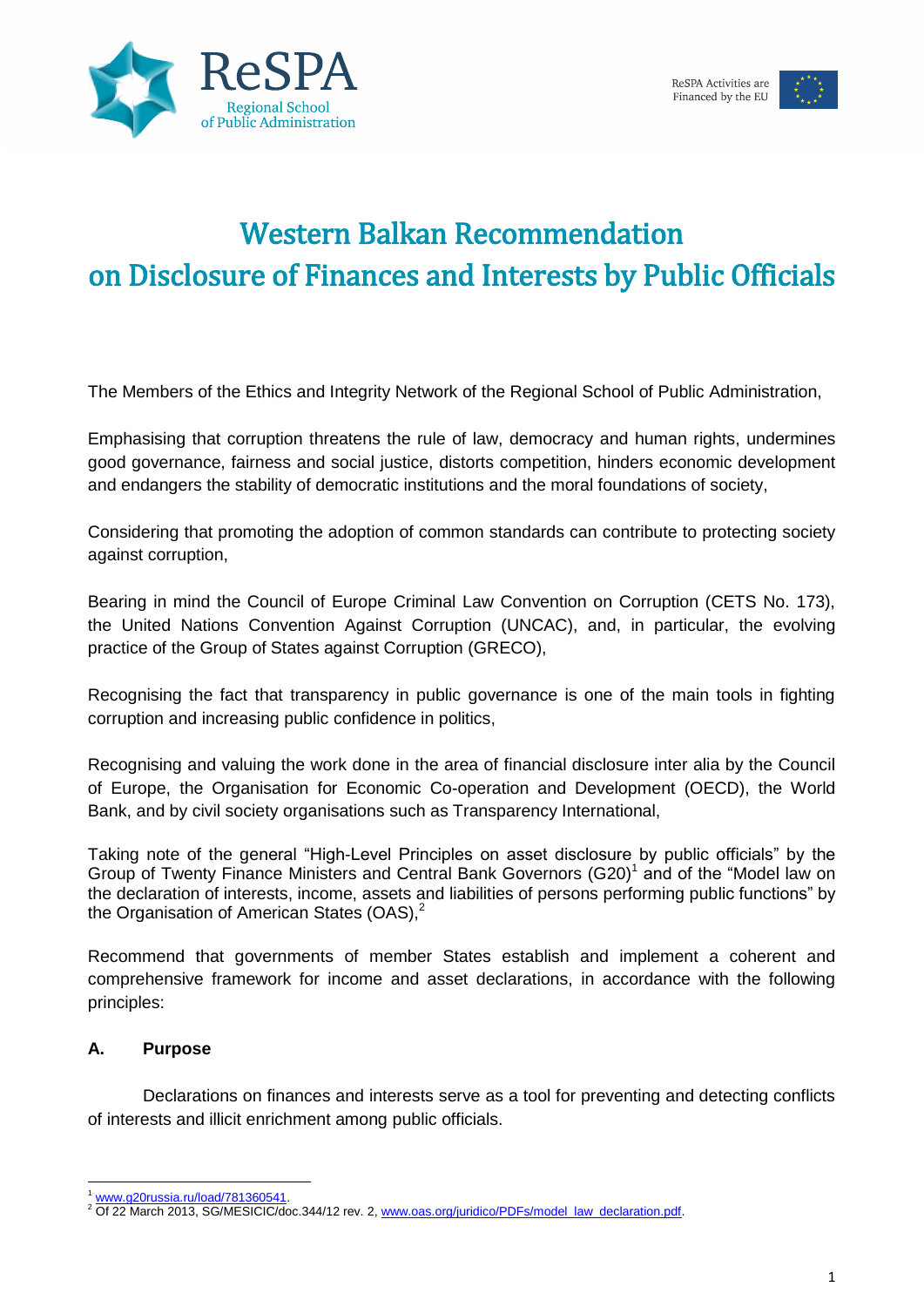



#### **B. Coverage**

B.1 Public officials in the sense of this principle are understood in line with the Council of Europe Criminal Law Convention on Corruption as well as the United Nations Convention against Corruption.

B.2 Depending on the level and the sectors of state where corruption occurs, or where it is perceived to be a risk, a wide range of relevant public officials from all three branches of power should be included into the obligation to declare.

B.3 Information on household and other family members is important to prevent and detect conflicts of interests of the public official related to close persons, and to prevent illicit enrichment being hidden behind family members.

# **C. Declaration content**

C.1 As for conflicts of interest, declarations need to disclose all financial and non-financial interests relevant to a public official's function.

C.2 As for illicit enrichment, income and asset declarations need to show the fullest picture possible of incoming and outgoing cash and asset flows during the time in office (monitoring period). On the incoming side, this includes in particular salary and fees, royalties, gifts, loans, and other incoming cash-flows such as inheritances. On the outgoing side, this includes in particular real estate, vehicles, precious movables, securities, shares, intellectual property, other expenses, loans given. All assets coming into the monitoring period and all assets going out of the monitoring period, including savings, have to be taken into account. The financial declaration content will to a large extent serve both functions, detecting conflicts of interests as well as illicit enrichment.

C.3 Declarations need to show not only numerical data, but also need to contain descriptive information to allow relating it to concrete conflicts of interest as well as to concrete assets. Declarations should show as expressively as possible how any declared private item might conflict with the official's public duty.

# **D. Submission of declarations**

D.1 Public officials need to declare their income and assets when entering and when leaving office. In between, they need to declare either on a regular basis, or, alternatively, whenever there is a substantial change in their income and assets. Additional declaration obligations are possible, such as upon request.

D.2 In order to allow for automated processing and verification, and thus reducing the administrative burden, declarations should be submitted online in machine readable form. In this case, declarations shall be submitted in printed form only when the technological means are not available in the workplace or at home of the public official concerned. Ideally, online declarations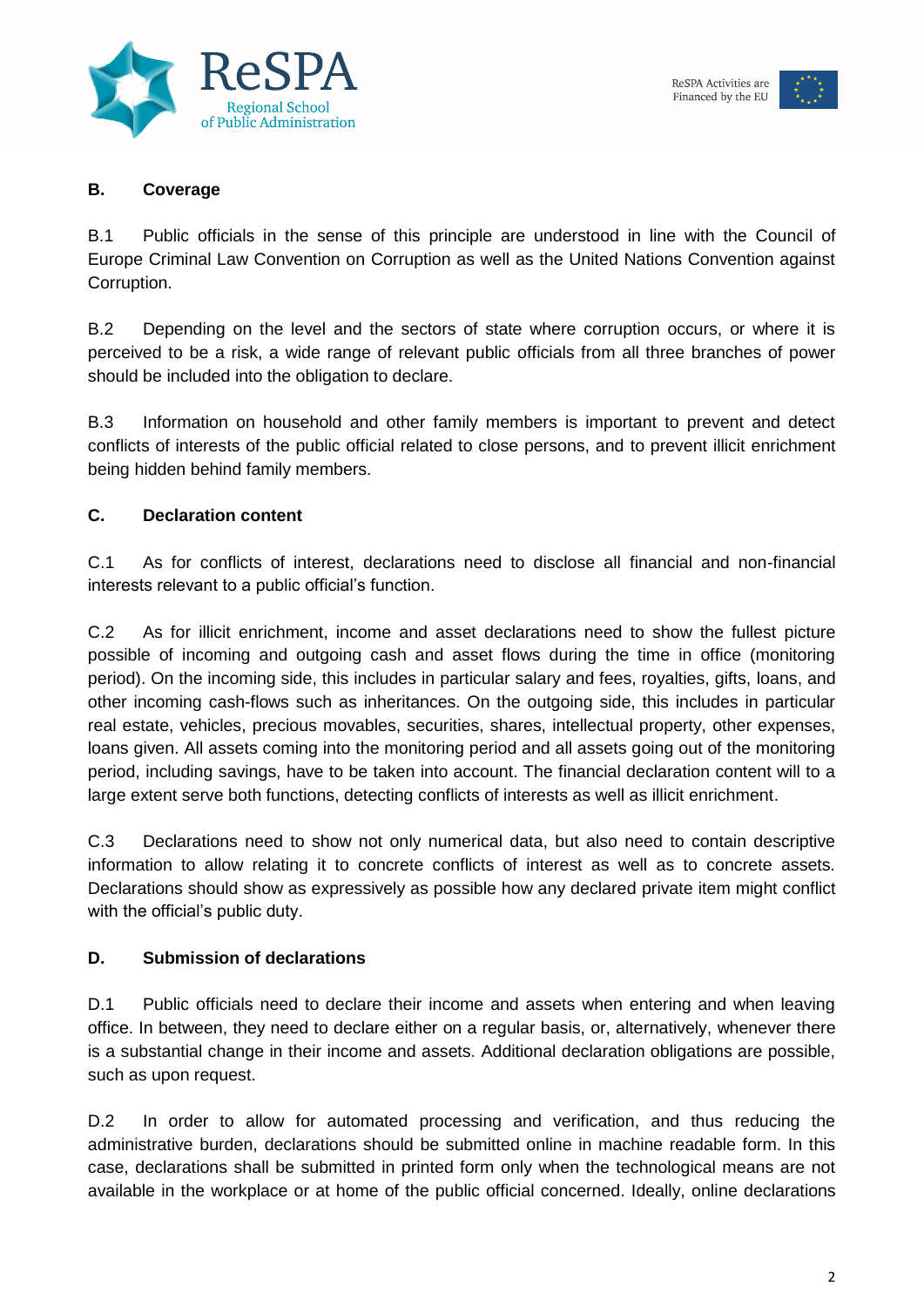



are already prefilled with existing data from state databases such as salaries, vehicles, real estate, and other information, in order to facilitate the filling out of declarations.

# **E. Oversight**

E.1 Declarations need to be subject to control by an oversight mechanism. This includes compliance with declaration obligations, the accuracy of submitted information, and the possibility of conflicts of interest or undeclared cash-flows.

# *Oversight body*

E.2 An oversight body needs to be in place with sufficient resources to control declarations. This includes staff with competency on conflicts of interest as well as financial expertise on detecting hidden cash-flows. The oversight body also needs up to date information technology to support online submission, processing, and publishing of the data.

E.3 For reasons of efficiency, existing financial expertise such as in the tax administration can be used for financial audits. For a similar reason, the financial audits should not be subject of different fragmented entities, such as various human resource departments: this would require a multiple set-up of financial expertise in different bodies. Furthermore, the sectored approach regularly entails the risk of the oversight body being too close to peers and thus lacking independent oversight. In this context there is also no need to subject judges and parliamentarians to specific oversight by self-administrative bodies: They are all subject to oversight by one tax administration, so similar is possible for financial oversight on asset declarations.

#### *Submission compliance*

E.4 For compliance with declaration obligations, the oversight body needs to maintain and update a roster of all public officials and of all family or household members concerned. The oversight body should be able to verify from independent sources the completeness of family or household members included in the declaration.

#### *Initiation*

E.5 The oversight body should initiate verifications at least on a substantial sample of all declarations. The sample of public officials should be based on a random choice, as well as on risk-criteria. The following should normally give cause to a full audit: red flags in declarations (such as unusual cash-flows), open and anonymous complaints, media reports, notifications by other authorities, and any other substantial irregularity.

# *Accuracy of information*

E.6 For the accuracy of submitted information, the oversight body needs to cross-check the data with a wide range of state databases. The oversight body should also have access to publicly or voluntarily available private data, and should have the option of (outside) inspections of assets in individual cases.

E.7 Banking secrecy should not be an obstacle to using banking data for verification purposes.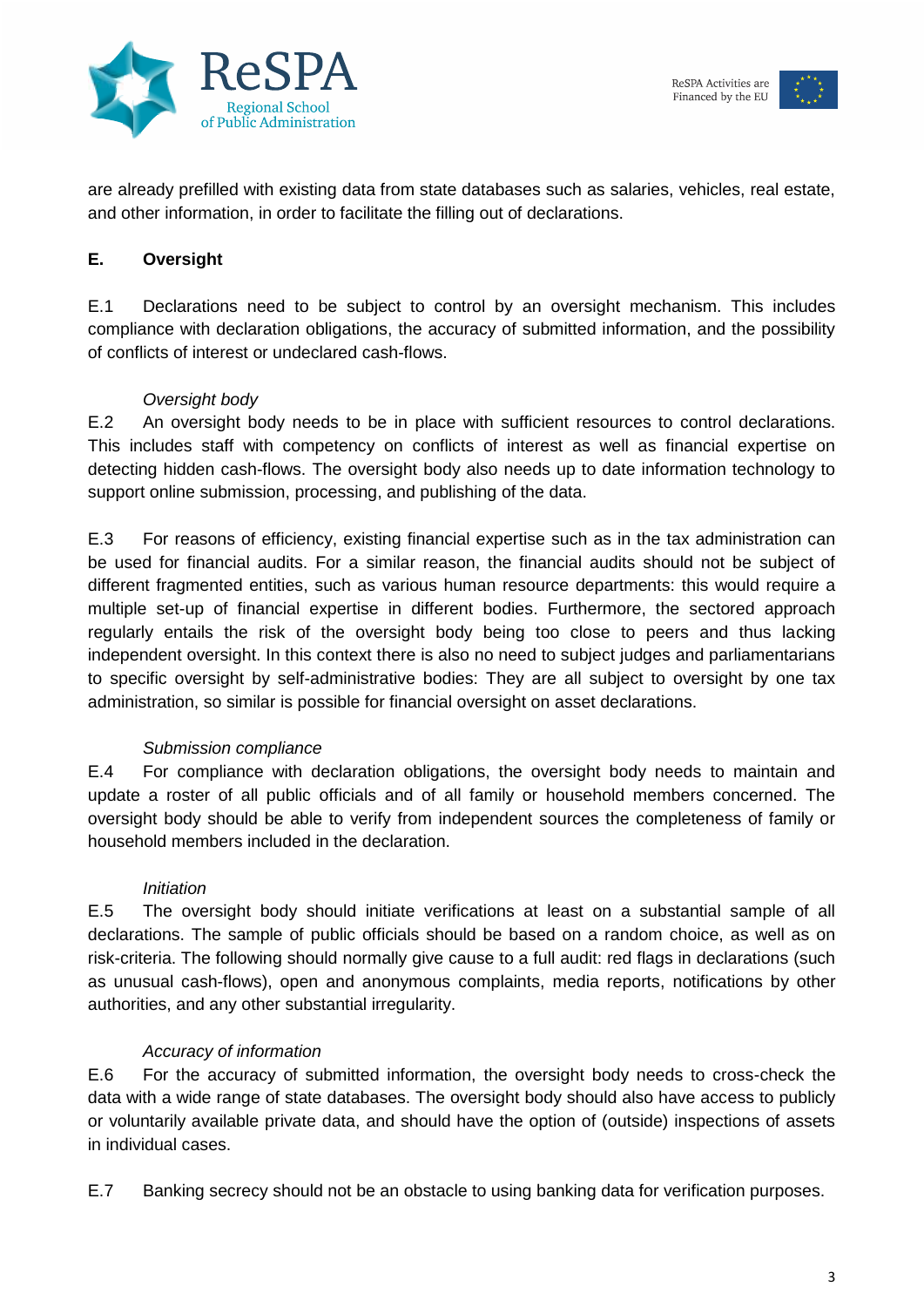



E.8 Corrections of inaccurate data in declaration forms should be visible to the public in the published declaration form.

# *Undeclared cash-flows*

E.9 For the identification of undeclared cash-flows, the oversight body needs to balance the incoming and outgoing cash-flows, calculating also a lump sum for daily expenses because not all expenditures are and can be included in a declaration. The verification should not limit itself to comparing data, but should aim at detecting undeclared cash-flows and their possible illicit origin.

E.10 The calculation algorithm for monitoring the plausibility of the declaration is as follows:

| Period                               | Incoming side          | Outgoing side          |
|--------------------------------------|------------------------|------------------------|
| Beginning                            | <b>Existing assets</b> |                        |
| During                               | All coming in          | All going out          |
| End                                  |                        | <b>Existing assets</b> |
| Total incoming must = total outgoing |                        |                        |

#### *International cash-flows*

E.11 As for verifying data on international cash-flows, oversight bodies should conclude bilateral or multilateral agreements on data exchange, in light of Article 48 UNCAC and making use of financial intelligence units' existing data exchange structures (Article 14 par. 1 b, Article 52 par. 2 of UNCAC), or respective data exchange possibilities under international double taxation agreements.

# *Conflicts of interest and incompatibilities*

E.12 The supervision of conflicts of interest should be the obligation of a supervisor of the public official: conflicts of interest are relative to the job duties and a central oversight body cannot monitor conflicts arising in the course of daily work. The supervisor needs to have access to declarations in order to know about possible conflicts of interest. Any central body in charge with verifying income and asset declarations can complement the disciplinary supervisor by identifying incompatibilities which are not depending on the job duties but are visible from the declarations.

# **F. Cooperation with other authorities**

F.1 Depending on the allocation of competencies, the oversight body cooperates with tax police and other police units, the prosecution services, and with financial intelligence units, so that these units can further trace down hidden cash-flows, possibly with compulsory measures.

F.2 Oversight bodies should also be obliged to notify other state bodies on any suspicion of a criminal, administrative, or disciplinary offence. For undeclared income, the two most frequent offences are tax evasion and money laundering.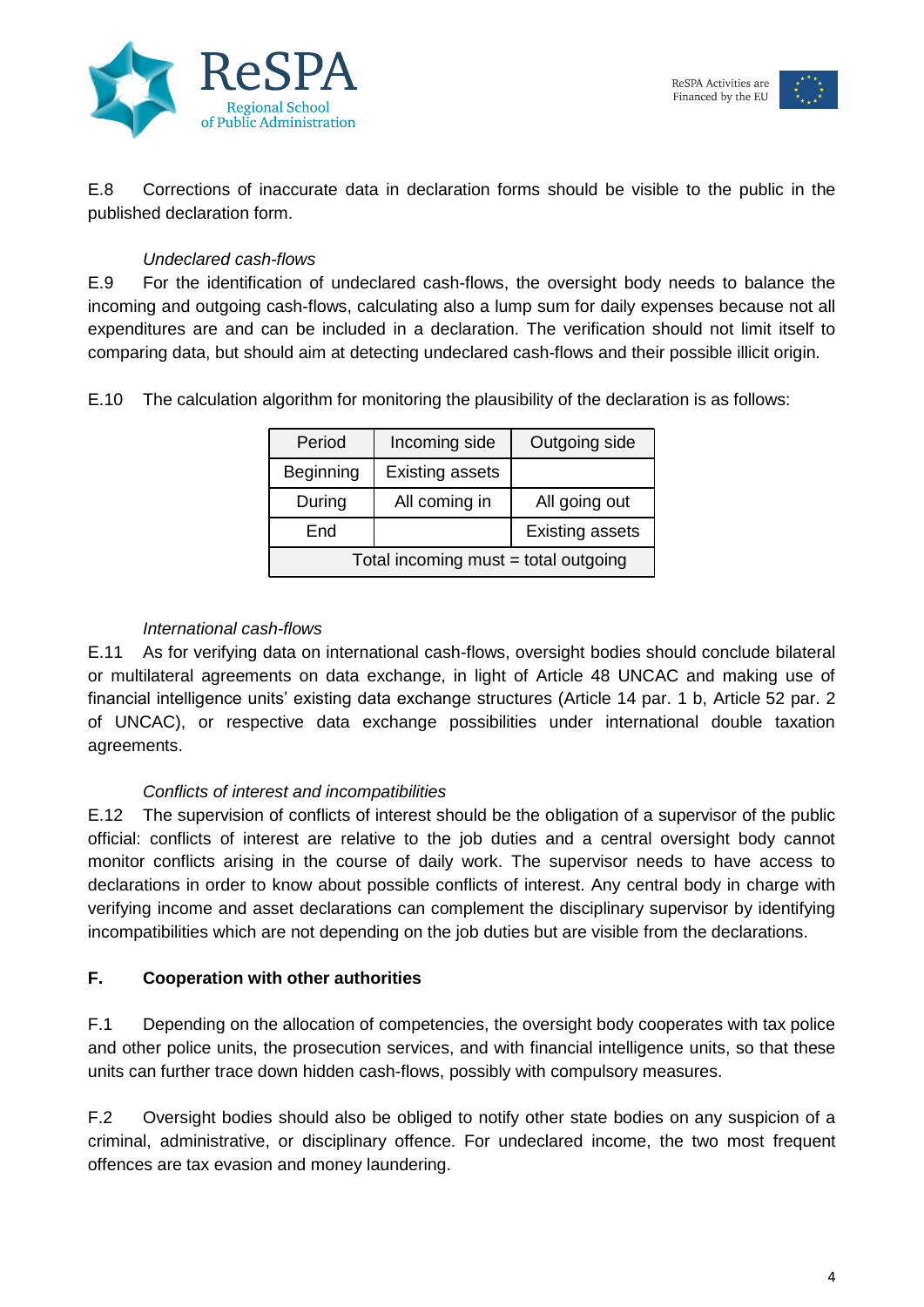



F.3 Other state bodies should provide feedback to the oversight body on the outcome of further action taken and on the outcome of the case. This will allow the oversight body to notify the disciplinary body of the official in case any wrongdoing has been found, even if law enforcement authorities decide not to prosecute the case. It will also allow the oversight body to feed the data into its internal learning processes and into its public relation work.

#### **G. Sanctions**

Each Member state shall provide effective, proportionate and dissuasive criminal or noncriminal sanctions and measures, including penalties involving deprivation of liberty and monetary sanctions, in respect of the following offences: late filling, non-filling, incomplete declaration, false information, and illicit enrichment.

#### **H. Public access and participation**

H.1 As monitoring by the public at large is one of the most effective tools, income and asset declarations should be available online. Ideally, declarations submitted online are published in real time. A useful public database of declarations requires in particular electronic and free access, and data in searchable, machine-readable format.

H.2 The oversight body should also publish regular reports containing inter alia case statistics and an analysis of trends.

H.3 The internal procedures of the oversight body should be as transparent as possible to the public. Representatives of the public should have the opportunity to participate in, consult on, and monitor the work of the oversight body.

#### **I. Data protection and archiving**

I.1 As asset and income declarations concern personal data, all processing needs to be in line with international standards, such as the Council of Europe's "Convention for the Protection of Individuals with regard to Automatic Processing of Personal Data" (ETS 108), the European Union's "Directive on protection of individuals with regard to the processing of personal data and on the free movement of such data" (95/46/EC), and the OECD's "Recommendations of the Council Concerning Guidelines Governing the Protection of Privacy and Trans-Border Flows of Personal Data".

I.2 Personal information may be excluded from publication in order to protect the privacy and security of the public official. This concerns in particular the location of properties, number plates of vehicles, identification numbers of current accounts, savings accounts, safety deposit boxes or credit cards.

I.3 Published data may not be used for commercial purposes, such as determining or establishing the credit rating of any individual, and adequate sanctions need to be in place to